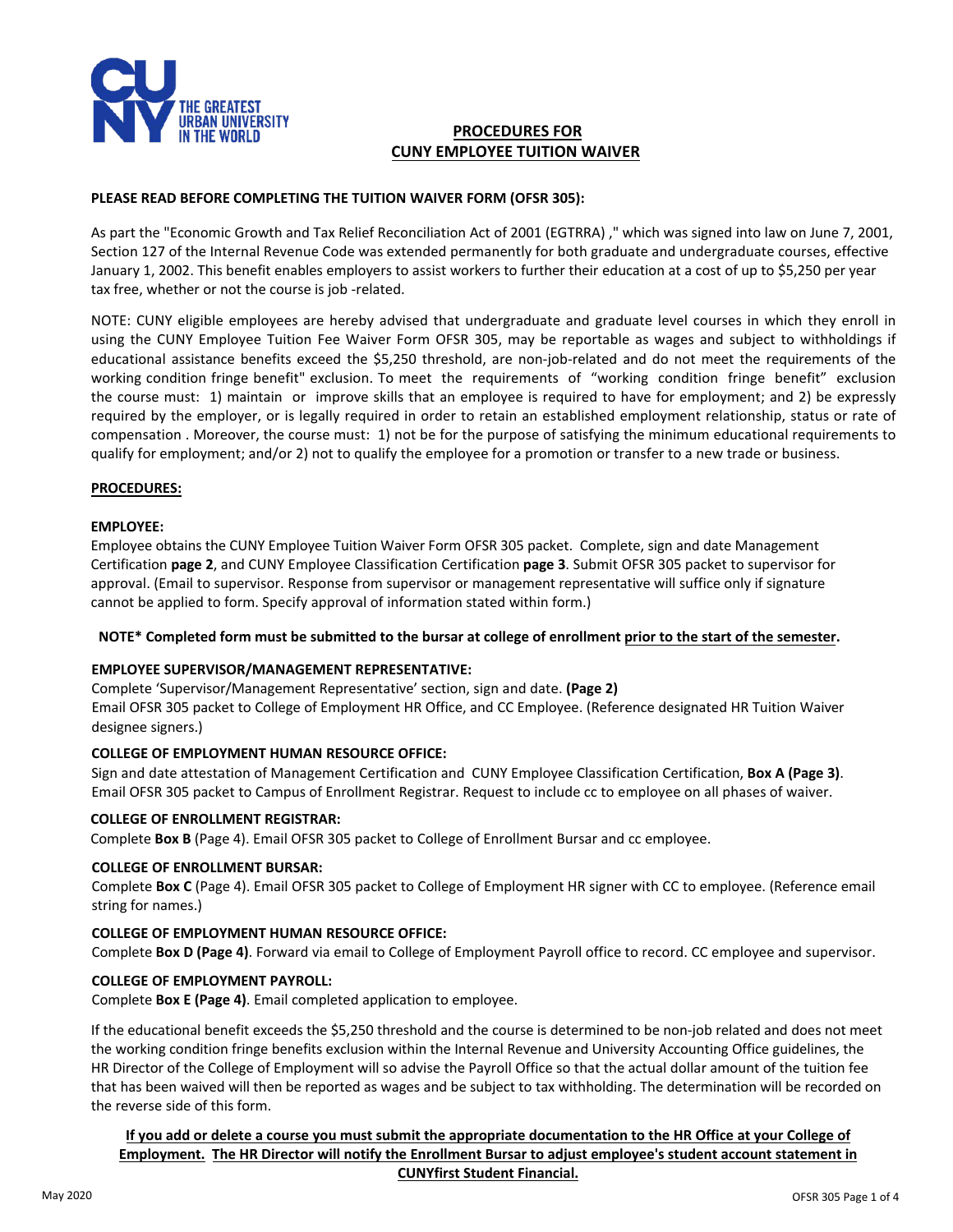## **MANAGEMENT CERTIFICATION**

## **TO BE COMPLETED BY EMPLOYEE**

| Payroll Title _________                          |                                             |                                                                       |  |
|--------------------------------------------------|---------------------------------------------|-----------------------------------------------------------------------|--|
|                                                  |                                             |                                                                       |  |
| Graduate Course                                  |                                             | Course Number: _________________                                      |  |
| $\left( \bullet \right)$<br>Undergraduate Course |                                             |                                                                       |  |
|                                                  |                                             |                                                                       |  |
| How is this course job related?:                 |                                             |                                                                       |  |
| Graduate Course                                  |                                             | Course Number: _________________                                      |  |
| Undergraduate Course                             |                                             |                                                                       |  |
| How is this course job related?:                 |                                             |                                                                       |  |
|                                                  |                                             |                                                                       |  |
| Graduate Course                                  |                                             | Course Number: ___________________                                    |  |
| O Undergraduate Course                           |                                             |                                                                       |  |
|                                                  |                                             |                                                                       |  |
|                                                  |                                             |                                                                       |  |
| <b>Graduate Course</b>                           |                                             | Course Number: _________________                                      |  |
| Undergraduate Course                             |                                             |                                                                       |  |
|                                                  |                                             |                                                                       |  |
|                                                  |                                             |                                                                       |  |
|                                                  |                                             | I attest to the accuracy of all the information given.                |  |
|                                                  |                                             | (Date Format xx/xx/xxxx)                                              |  |
|                                                  |                                             |                                                                       |  |
|                                                  | TO BE COMPLETED BY SUPERVISOR or MANAGEMENT |                                                                       |  |
|                                                  |                                             |                                                                       |  |
|                                                  |                                             | If not job-related, how does it meet the working condition exclusion? |  |
|                                                  |                                             |                                                                       |  |
|                                                  |                                             |                                                                       |  |
|                                                  |                                             |                                                                       |  |
|                                                  |                                             |                                                                       |  |
|                                                  |                                             |                                                                       |  |
|                                                  |                                             |                                                                       |  |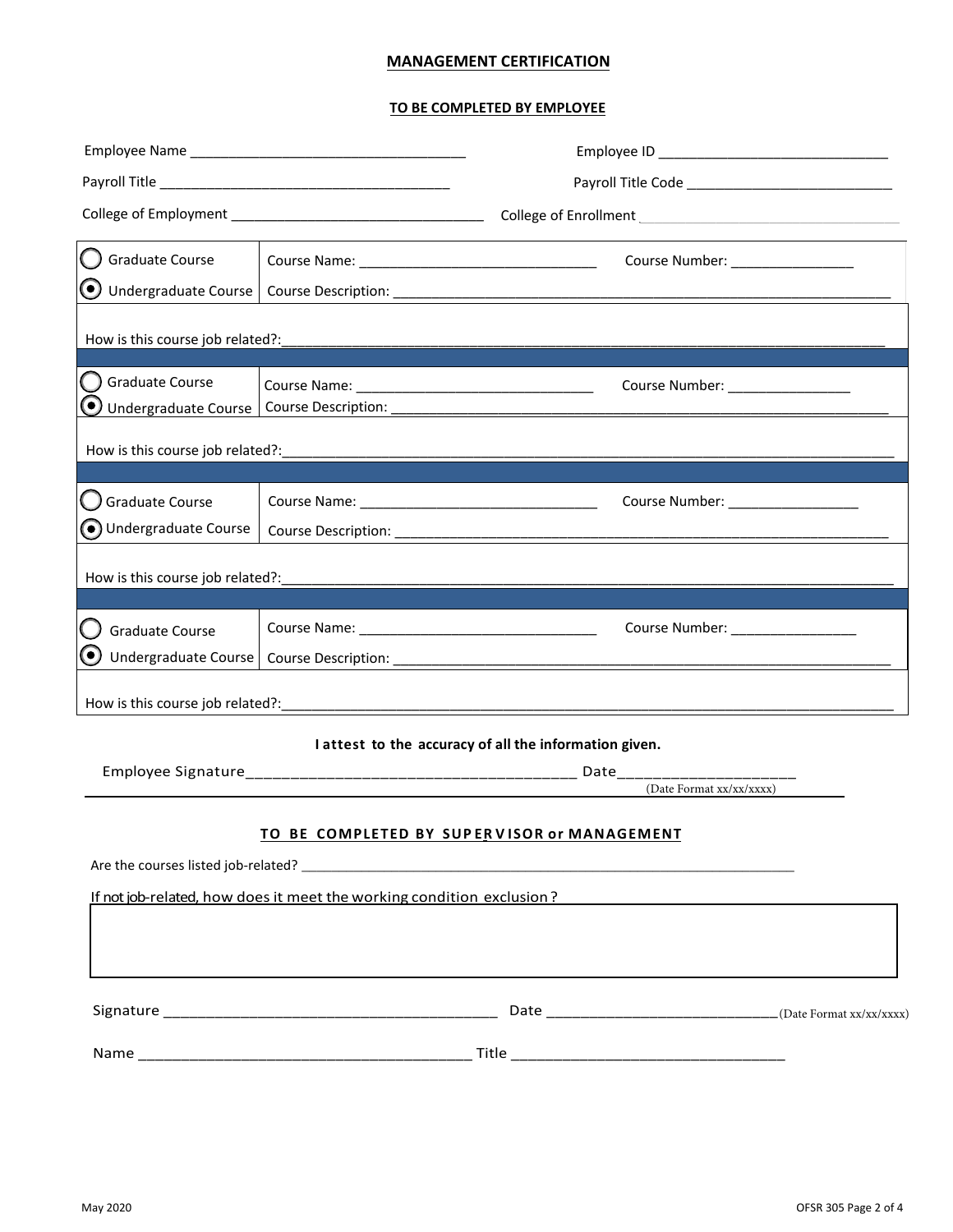

# **CUNY EMPLOYEE CLASSIFICATION CERTIFICATION**

COLLEGE OF ENROLLMENT \_\_\_\_\_\_\_\_\_\_\_\_\_\_\_\_\_\_\_\_\_\_\_\_\_\_\_\_\_\_\_\_ SEMESTER \_\_\_\_\_\_\_\_\_\_\_\_\_\_\_\_\_\_\_\_\_\_\_\_\_\_

| THIS WAIVER APPLIES ONLY TO THE COST OF TUITION. NON-INSTRUCTIONAL FEES AND STUDENT ACTIVITY FEES<br>ARE NOT WAIVED. THIS WAIVER IS ONLY VALID FOR THE SEMESTER INDICATED ABOVE, AT THE COLLEGE INDICATED<br>ABOVE. PLEASE SEE PAGE 4 OF OFSR 305 FOR SERVICE REQUIREMENTS, SUMMER APPLICABILITY, AND<br>SUPERSCRIPT REFERENCE DOCUMENTS.                                                                                                                                                                                                                                                                                                                                                                                                                                                |                                      |                                                                                                      |
|------------------------------------------------------------------------------------------------------------------------------------------------------------------------------------------------------------------------------------------------------------------------------------------------------------------------------------------------------------------------------------------------------------------------------------------------------------------------------------------------------------------------------------------------------------------------------------------------------------------------------------------------------------------------------------------------------------------------------------------------------------------------------------------|--------------------------------------|------------------------------------------------------------------------------------------------------|
| This is to certify that                                                                                                                                                                                                                                                                                                                                                                                                                                                                                                                                                                                                                                                                                                                                                                  |                                      |                                                                                                      |
|                                                                                                                                                                                                                                                                                                                                                                                                                                                                                                                                                                                                                                                                                                                                                                                          |                                      | title code # and the code + and the code + and the code + and the code + and the code + and the code |
| with date of appointment $\frac{1}{(Date \text{ Format xx}/\text{xx}/\text{xxxx})}$ , and may be considered for a tuition waiver as follows:<br>FULL-TIME INSTRUCTIONAL TITLES: (Teaching & Non-Teaching) <sup>(1, 2)</sup>                                                                                                                                                                                                                                                                                                                                                                                                                                                                                                                                                              |                                      |                                                                                                      |
| (Includes Classified Managerial Titles)                                                                                                                                                                                                                                                                                                                                                                                                                                                                                                                                                                                                                                                                                                                                                  |                                      |                                                                                                      |
| Undergraduate Courses $\left( \quad \right)$ Graduate Courses (6 credits maximum)                                                                                                                                                                                                                                                                                                                                                                                                                                                                                                                                                                                                                                                                                                        |                                      |                                                                                                      |
| <b>ADJUNCT TEACHING TITLES</b> <sup>(2)</sup> (*Only (1) course may be taken)                                                                                                                                                                                                                                                                                                                                                                                                                                                                                                                                                                                                                                                                                                            |                                      |                                                                                                      |
| <b>Graduate Course</b><br>Undergraduate Course                                                                                                                                                                                                                                                                                                                                                                                                                                                                                                                                                                                                                                                                                                                                           |                                      |                                                                                                      |
| <b>FULL-TIME CLASSIFIED TITLES (Civil Service)</b>                                                                                                                                                                                                                                                                                                                                                                                                                                                                                                                                                                                                                                                                                                                                       |                                      |                                                                                                      |
| Gittleson <sup>(3)</sup> :<br>Undergraduate Courses                                                                                                                                                                                                                                                                                                                                                                                                                                                                                                                                                                                                                                                                                                                                      | Graduate Courses (6 credits maximum) |                                                                                                      |
| White Collar (Other than Gittleson) <sup>(3)</sup> :<br>Undergraduate Courses                                                                                                                                                                                                                                                                                                                                                                                                                                                                                                                                                                                                                                                                                                            | Graduate Courses (3 credits maximum) |                                                                                                      |
| Blue Collar (Custodial, Stores, and Security) <sup>(4)</sup> :<br>Undergraduate Courses                                                                                                                                                                                                                                                                                                                                                                                                                                                                                                                                                                                                                                                                                                  | Graduate Courses (3 credits maximum) |                                                                                                      |
| Skilled Trades (Section 220) <sup>(1)</sup> :<br>Undergraduate Courses only                                                                                                                                                                                                                                                                                                                                                                                                                                                                                                                                                                                                                                                                                                              |                                      |                                                                                                      |
| My signature provides consent for the disclosure of my class registration and attendance records at any unit of The City University of<br>New York to university and college administrators responsible for my employment and work performance. The purpose of this<br>disclosure is to ensure that my time and leave records accurately reflect those authorized classes attended during working hours. My<br>signature also signifies my understanding that under Internal Revenue Code Sec 127, the tuition assistance that I receive shall be<br>reportable as wages and subject to withholding if the benefit exceeds the \$5,250 threshold, and is for non-job-related undergraduate<br>or graduate level courses that do not meet the working condition fringe benefit exclusion. |                                      |                                                                                                      |
|                                                                                                                                                                                                                                                                                                                                                                                                                                                                                                                                                                                                                                                                                                                                                                                          |                                      |                                                                                                      |
|                                                                                                                                                                                                                                                                                                                                                                                                                                                                                                                                                                                                                                                                                                                                                                                          |                                      |                                                                                                      |
| My signature below attests to the accuracy of the job classification reported by the employee, and approved by                                                                                                                                                                                                                                                                                                                                                                                                                                                                                                                                                                                                                                                                           |                                      |                                                                                                      |
| the Management Representative.                                                                                                                                                                                                                                                                                                                                                                                                                                                                                                                                                                                                                                                                                                                                                           |                                      |                                                                                                      |
|                                                                                                                                                                                                                                                                                                                                                                                                                                                                                                                                                                                                                                                                                                                                                                                          |                                      |                                                                                                      |
|                                                                                                                                                                                                                                                                                                                                                                                                                                                                                                                                                                                                                                                                                                                                                                                          |                                      | (Date Format xx/xx/xxxx)                                                                             |
|                                                                                                                                                                                                                                                                                                                                                                                                                                                                                                                                                                                                                                                                                                                                                                                          |                                      |                                                                                                      |
|                                                                                                                                                                                                                                                                                                                                                                                                                                                                                                                                                                                                                                                                                                                                                                                          |                                      |                                                                                                      |